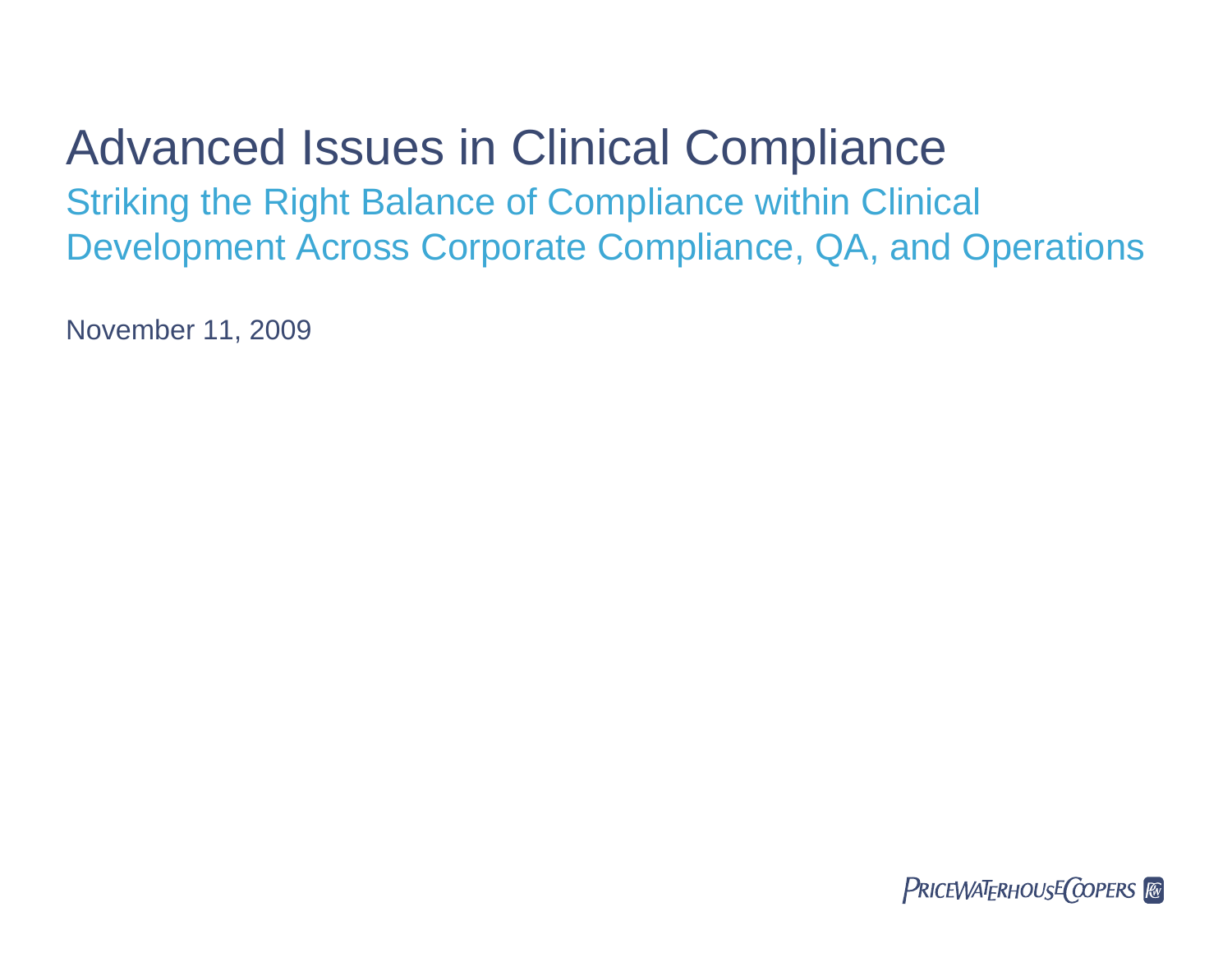### Background – R&D Compliance within the Industry

- $\mathcal{L}$  Traditionally, pharmaceutical and biotech companies with US operations have established Corporate Compliance functions to address compliance risks associated with sales and marketing activities. Quality Assurance functions have typically focused their efforts on addressing FDA compliance within R&D and Manufacturing divisions.
- $\mathcal{C}_{\mathcal{A}}$  As the focus of OIG scrutiny shifts from sales and marketing to R&D, pharmaceutical companies are having to proactively take measures to mitigate overall compliance risk to their organizations. Some examples of these activities include:
	- Internal review and redesign of R&D compliance controls
	- Assessment of compliance governance between R&D line functions, Quality Assurance, and Corporate Compliance
	- Delineation of clear roles and responsibilities for R&D compliance controls design, auditing, monitoring and remediation
	- **What function is ensuring that emerging R&D compliance risk areas are being addressed?**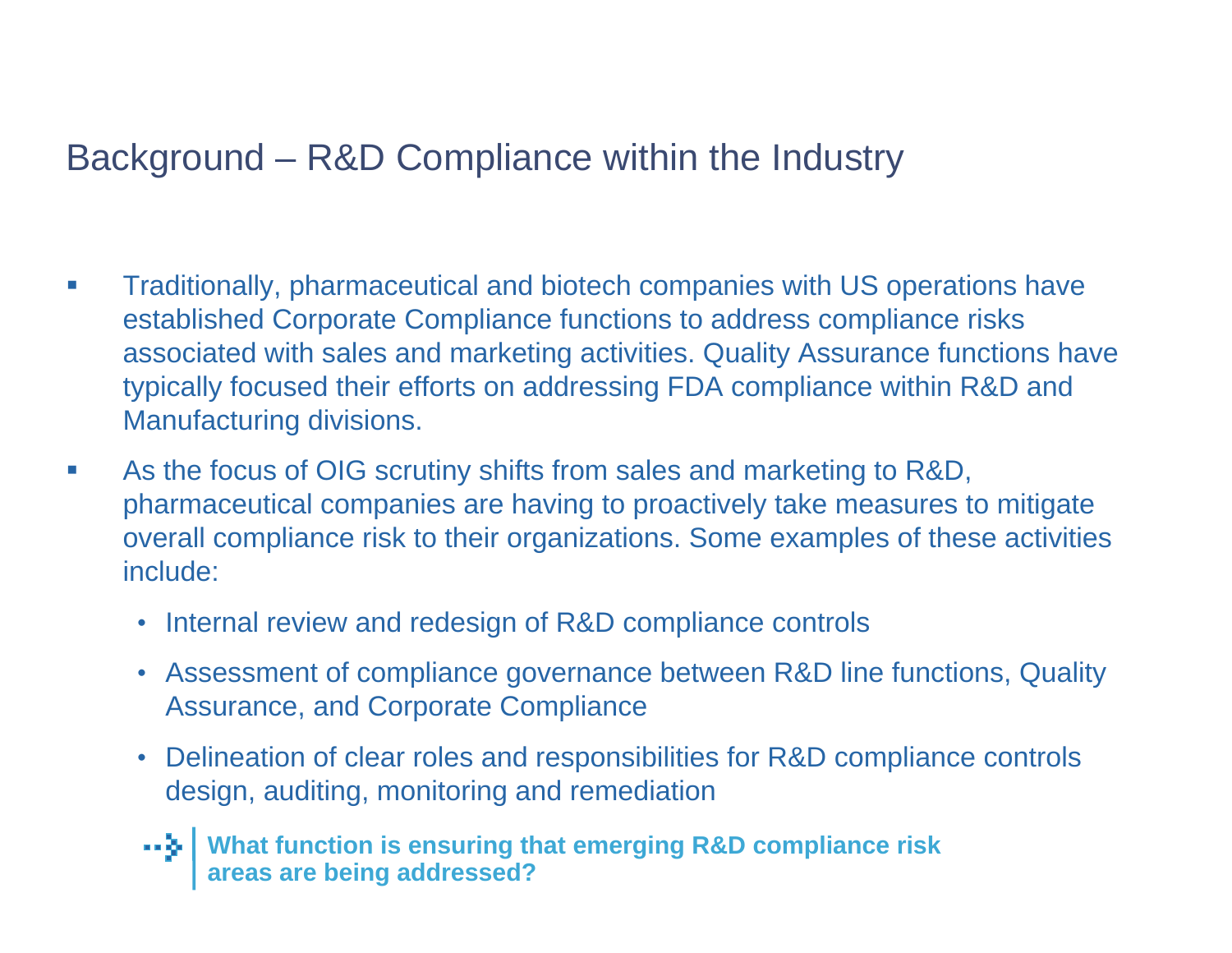## R&D compliance areas where oversight responsibilities may require greater clarity

- $\mathcal{L}$ Clinical Trial Registration and Results Disclosure
- **T** Payments to Investigators (including payments made by CROs)
- $\mathcal{L}_{\mathcal{A}}$ Third party audits for vendors contracted by R&D (e.g. CROs)
- $\mathcal{A}$  Fair Market Value for physicians working for R&D (e.g. consultants for Drug Safety, R&D advisory boards, etc)
- $\mathcal{L}_{\mathcal{A}}$ Financial Disclosures / Conflicts of Interest
- $\mathcal{C}$ Phase IV Studies / Outcomes studies
- $\mathcal{L}_{\mathcal{A}}$ FCPA

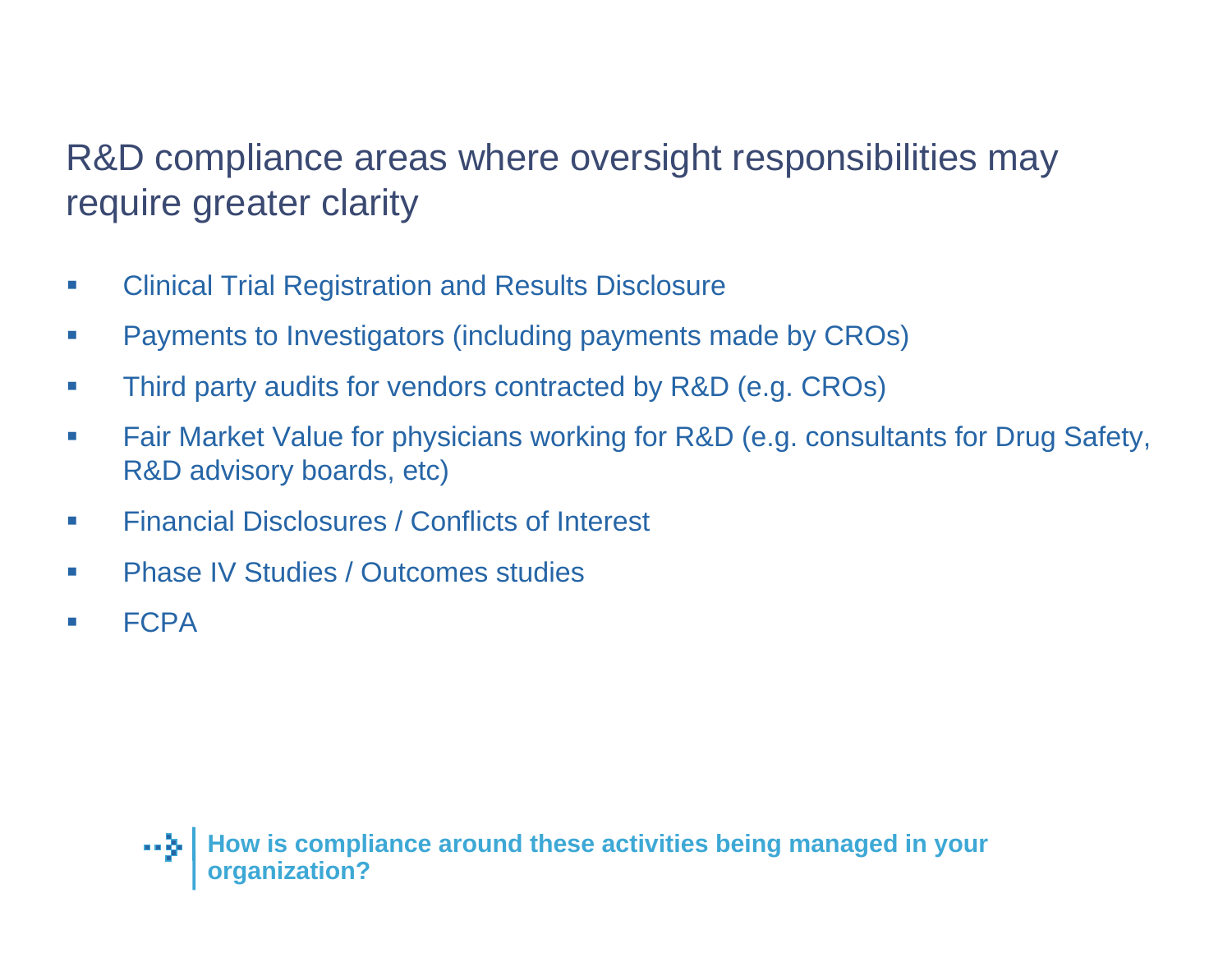### Different Models are in place to oversee compliance within R&D but gaps remain....

**Corporate Compliance has n o involvement in R&D and QA addresses only required GxP compliance requirements.**

**Corporate Compliance maint ains peripheral involvement in R&D through assessment of activities where prescribers are paid and potentially influence d inappropriately – e.g. FCPA. QA addresses only required GxP compliance requirements.**

**QA assumes complete oversig ht responsibility for the R & D compliance infrastructure and supports the design, maintenance, and review / refinement of all compliance controls. Corporate Compliance does not play a role.**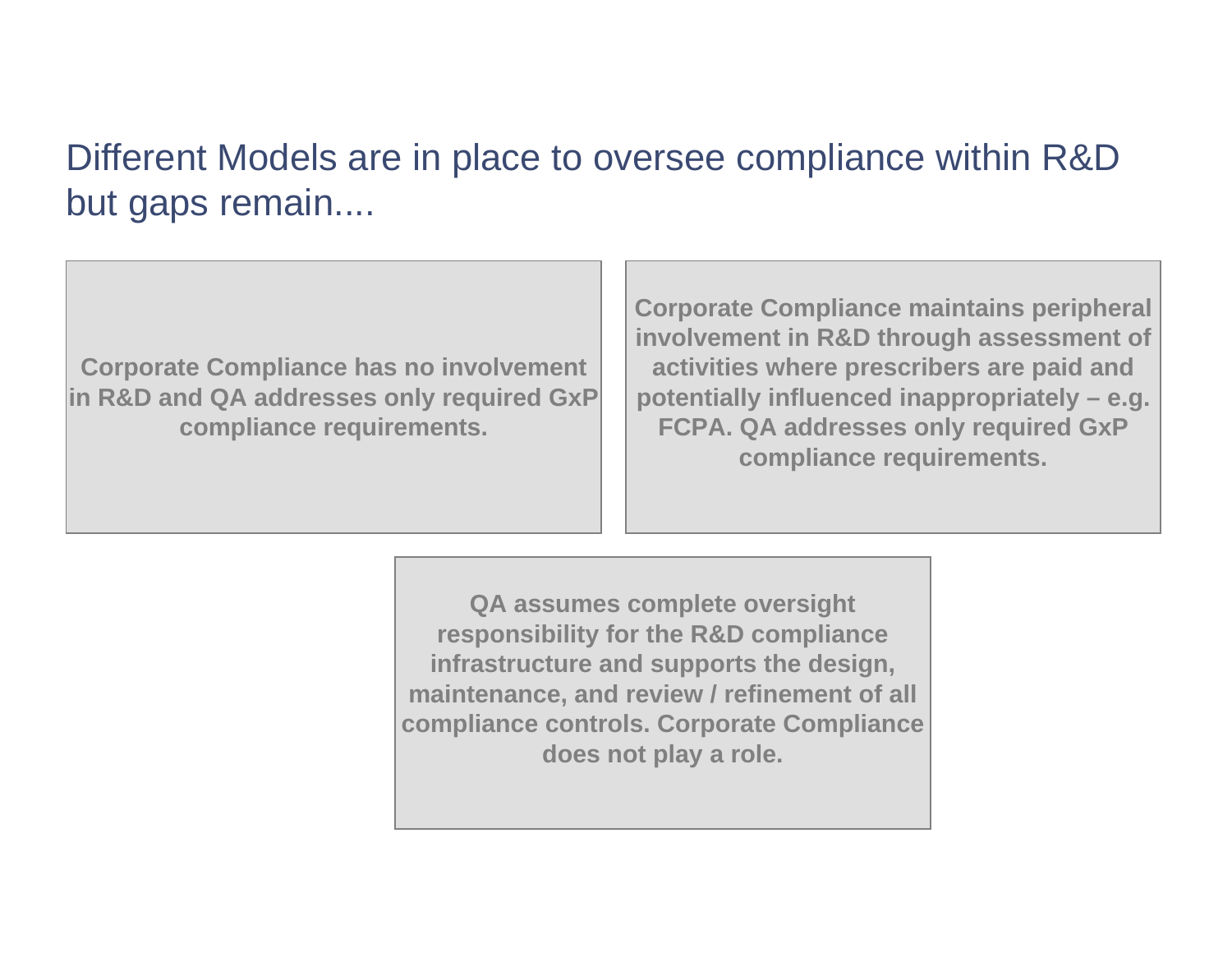### Compliance Activity Oversight Roles and Responsibilities Across R&D – Who Owns What????

### **QA?**

- $\checkmark$  GxP audit planning / execution
- $\checkmark$  CAPA tracking / resolution
- $\checkmark$  Quality System Design and **Maintenance**
- $\checkmark$  SOP administration
- $\checkmark$  SOP training
- $\checkmark$  Control document administration
- $\checkmark$  Inspection Readiness
- $\checkmark$  CRO GxP Audits
- $\checkmark$  Investigator Site Audits
- $\checkmark$  Pharmacovigilance Audits

#### **QA or Compliance or FAs?**

- $\checkmark$  Addressing emerging international, federal, and state laws impacting R&D
- $\checkmark$  Policy Development (Corp. Compliance, QA, and functions develop policies relevant to their specific areas)
- **√ R&D Compliance Communications**
- $\checkmark$  Import / Export Laws related to Drug and Ancillary Supplies
- $\checkmark$  Clinical Trial Registration and Study Results Disclosure

#### **Corp Compliance?**

- $\checkmark$  Financial and Ethical Conflicts of Interest
- $\checkmark$  Phase IV / Health Outcomes Compliance (non-GxP)
- $\checkmark$  Publications / Dissemination of

#### **Information**

- $\checkmark$  Non-GxP Audit Planning and Execution (e.g. FCPA)
- <u>√ CRO Audits & Assessments (non-GxP)</u>
- $\checkmark$ Ethics & Compliance Training
- $\checkmark$  Internal and External Compliance Investigations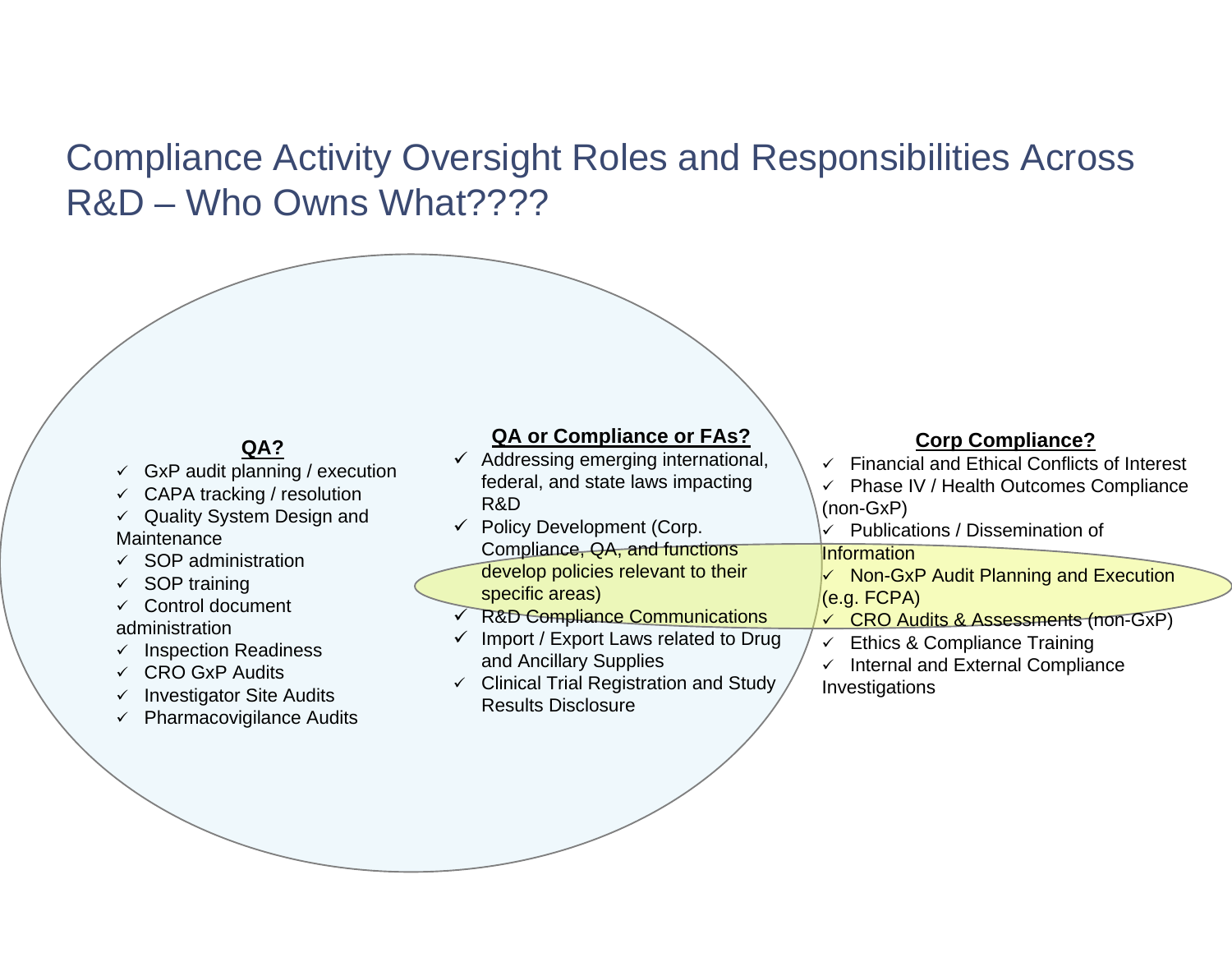### Key Questions to Identify the Right R&D Compliance Model for your organization

- $\mathcal{A}$  What R&D compliance activities does QA currently oversee? What R&D compliance activities does Corporate Compliance currently oversee?
- $\mathcal{L}_{\mathcal{A}}$  What are the compliance challenges that are not being adequately addressed by QA or Corporate Compliance? What compliance responsibilities are placed on Clinical Development functions (that are not shared by QA or Corp Compliance)?
- $\mathcal{C}$  Are there areas where compliance controls within R&D and functions outside of R&D should be harmonized?
- **T**  How are R&D processes and compliance controls (policies, SOPs, training, documentation) currently managed – who is / should be responsible for aligning changes in R&D process with the required updates to compliance controls?
- $\mathcal{C}$  Are there any R&D compliance metrics in place to ensure compliance with regulatory compliance requirements? Who is / should be responsible for assessing these metrics?
- $\mathcal{L}_{\mathcal{A}}$  Is there a corporate compliance governance committee structure in place for the company? Are potential R&D compliance issues raised to this committee?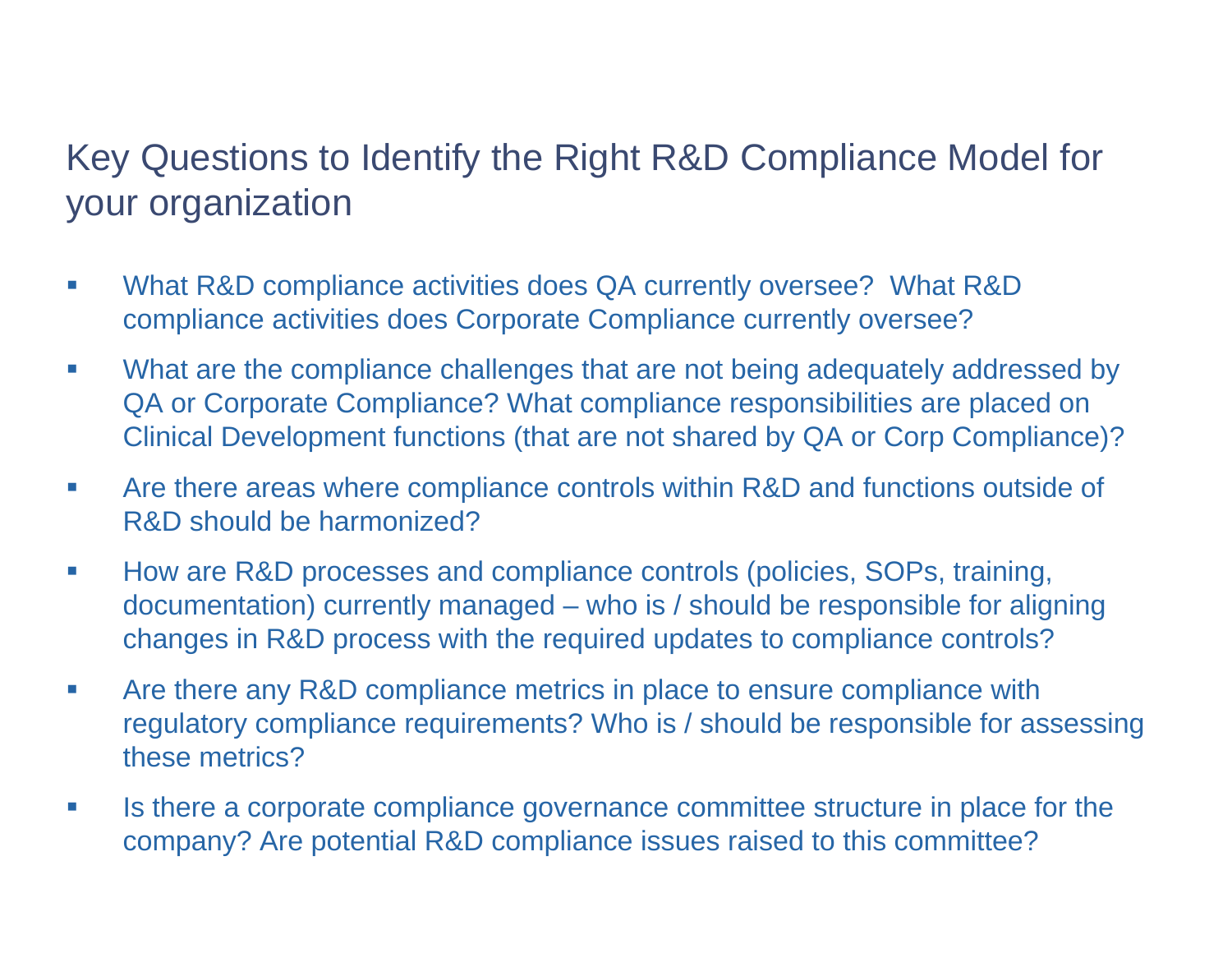### Approach to Assigning Compliance Oversight Responsibilities across R&D

- Determine scope of all existing R&D activities that are regulated by process area Assign compliance oversight accountability / responsibility to functional area based on compliance attributes Identify appropriate compliance governance structure in alignment with overall corporate compliance structure Agree upon future state governance structure to ensure R&D compliance needs
	- are comprehensively addressed and risks are evaluated / mitigated proactively